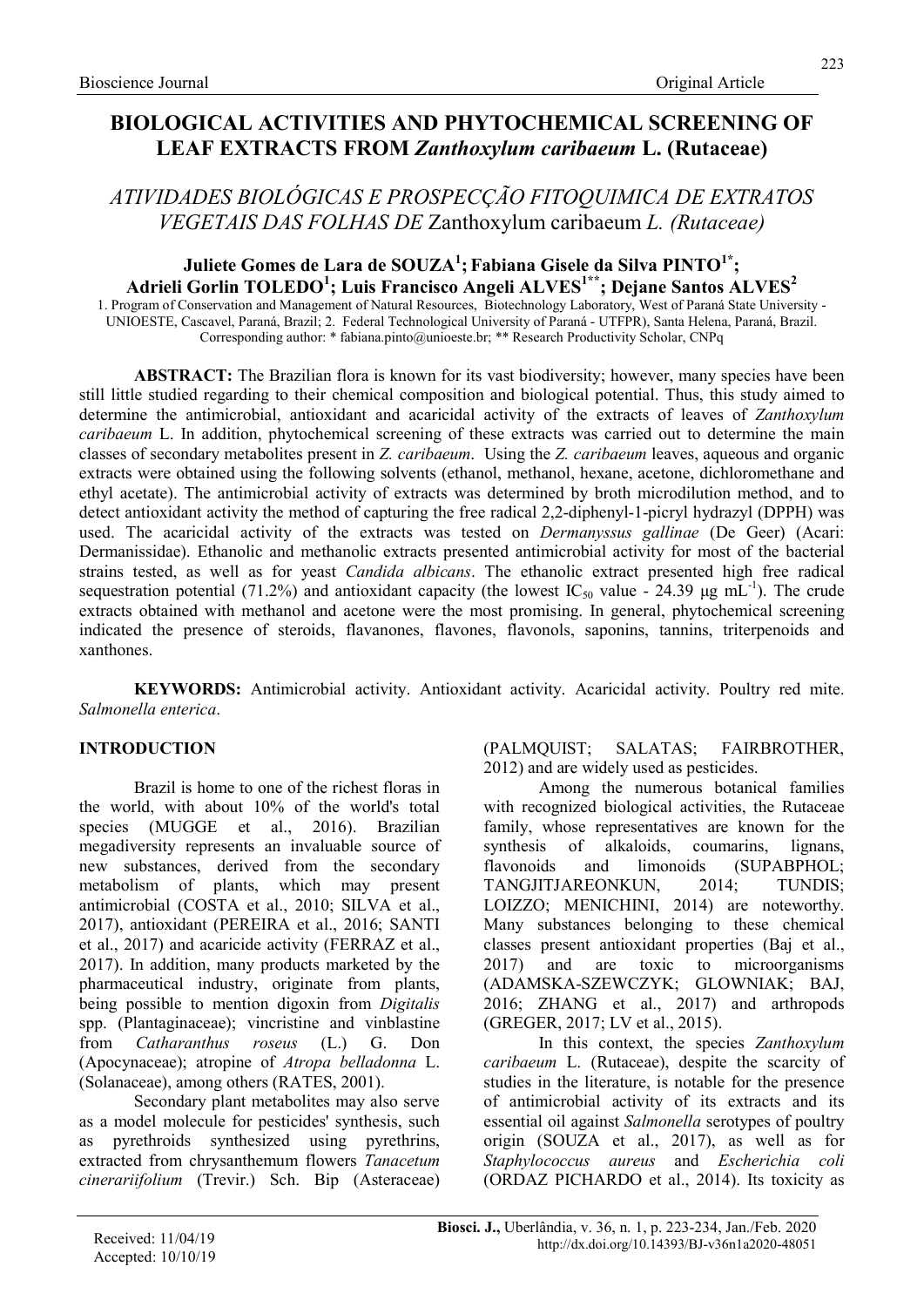an acaricide for Rhipicephalus microplus (Canestrini) (Acari: Ixodidae) (NOGUEIRA et al., 2014a) and as an insecticide for Rhodnius prolixus (Stal) (Hemiptera: Reduviidae) (NOGUEIRA et al., 2014b) has also been confirmed.

This specie of the Rutaceae family is widely distributed in the neotropical region, occurring in all Brazilian states (PIRANI, 2015). In addition, Z. caribaeum presents antimalarial and antirheumatic properties, and it is also used in the popular medicine in the treatment of several diseases (FERREIRA et al., 2007; SCHNEE, 1984).

Thus, considering the biological activities of plants' secondary metabolites and the scarcity of Z. caribaeum information, the present study aimed to evaluate the antimicrobial, antioxidant and acaricide activity of secondary metabolites of Z. caribaeum leaf extracts. In addition, the main classes of secondary metabolites presented in Z. caribaeum leaves extracts were investigated by phytochemical screening.

## MATERIAL AND METHODS

#### Botanical material

The leaves of Z. caribaeum were collected from January to April 2015 in the ecological park Paulo Gorski, Cascavel, PR, Brazil (24º57'51 "S, 53º26'2" W). An exsiccate of the plant was deposited in State University of the West of Paraná Herbarium (UNOP) (voucher number UNOP 1849). The leaves were dried and ground following the assumptions of Weber et al. (2014), originating the vegetal powder used to obtain the extracts.

#### Aqueous extract

Initially, distilled water (Aq) (100 mL) was added to the dry botanical material (40 g), the mixture was maintained on a rotary incubator (220 rpm, 24 h, 22 °C). After this period, the mixture was filtered using Whatman nº 1 filter paper and centrifuged at 5000 rpm for 15 minutes. The supernatant was collected giving rise to the aqueous extract, it was maintained at a temperature of 4 º C until used in the bioassays.

## Organic solvent extracts

Organic extracts were obtained according to the assumptions of Pandini et al. (2015), with modifications. Ethanol (EtOH), methanol (MeOH), hexane (Hex), acetone (AcO), dichloromethane  $(CH_2Cl_2)$  and ethyl acetate (EtOAc) were used as solvents. The vegetable powder (40 g) was subjected to extraction with the solvents (100 mL) and followed the same procedure as with the aqueous extract, then the supernatant was collected and the solvent was removed on a rotary evaporator, yielding the crude soluble extracts in EtOH, MeOH, Hex, AcO,  $CH_2Cl_2$  and AcOEt. The extracts were kept in a freezer at 4ºC.

## Phytochemical screening

Aqueous and organic solvent extracts of Z. caribauem were tested for the presence of alkaloids, anthocyanins, anthocyanins, aurones, chalcones, coumarins, steroids, flavanones, flavones, flavonols, saponins, condensed tannins, triterpenoids and xanthones, according to a methodology described by Matos (1997). The qualitative results were expressed as presence/positive reaction (+) weakly positive or strong positive reaction (++) with higher intensity (more concentrated reactions), and absence /negative reaction (-) of phytochemicals.

#### Microorganisms used and inoculum preparation

The strains of the collections American Type Culture Colletion (ATCC) and "Cefar Diagnóstica" (CCCD), were used to evaluate the antimicrobial potential of Z. caribaeum, six of the strains were Gram-negative, Salmonella enterica subspecies enterica sorovar Enteritidis (ATCC 13076), Salmonella enterica subspecies enterica sorovar Typhimurium (ATCC 14028), Escherichia coli (ATCC 25922), Pseudomonas aeruginosa (ATCC 27853), Proteus mirabilis (ATCC 25933) and Klebsiella pneumoniae (ATCC 13883) and four strains were Gram-positive: Staphylococcus aureus (ATCC 25923), Staphylococcus epidermidis (ATCC 12228), Enterococcus faecalis (ATCC 19433) and Bacillus subtilis subspecies spizizenii (CCCD-B005) and the yeast Candida albicans (ATCC 10231). In addition, three serotypes of Salmonella enterica subspecies *enterica* of the highest occurrence in the western region of Paraná, Brazil (SCUR et al., 2014), were isolated from chicken broilers from the region: Heildelberg, Gallinarum and Newport yielded by Veterinary Laboratory, MercoLab from Cascavel, Paraná, Brazil (www.mercolab.com.br).

The microorganisms were recovered in Brain Heart Infusion (BHI) broth and incubated for 24 hours at  $36 \pm 0.1$  ° C in a B.O.D. After that, the strains were harvested in Muller Hinton Agar (MH) culture media and incubated for 24 h at  $36 \pm 0.1$  ° C in a B.O.D. To standardize the inoculum, the strains were diluted in saline solution (0.85%) resulting in the final concentration of  $1 \times 10^5$  CFU mL<sup>-1</sup> for bacteria and  $1 \times 10^6$  CFU mL<sup>-1</sup> for yeast *C. albicans* (Mcfarland scale).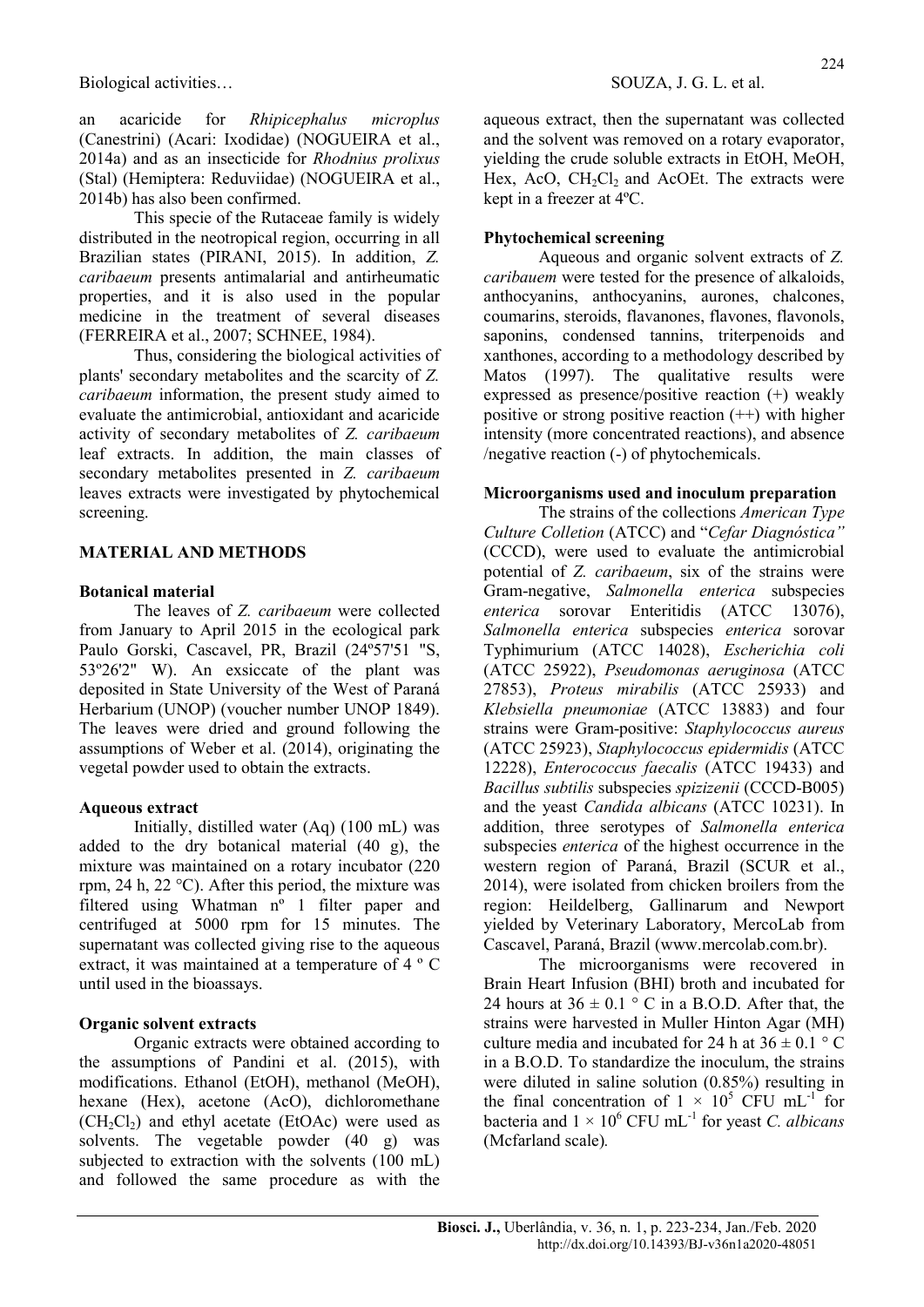## Antimicrobial activity

Aqueous and organic solvent extracts were used to determine the Minimum Inhibitory Concentration (MIC) according to the microdilution method of Pandini et al. (2015), with modifications. For the bioassay with the bacteria, the plant extracts were solubilized in methyl alcohol and Mueller-Hinton broth (MH). Whereas for C. albicans Roswell Park Memorial Institute broth (RPMI-1640) was used. Concentrations ranging from 200 to  $0.09$  mg mL<sup>-1</sup> of each extract were obtained. Then the inocula (10 μL) were added to each well, and the plates were incubated for 18 to 24 h at  $36 \pm 0.1$  ° C. After that time, 0.5% triphenyltetrazolium chloride (TTC)  $(10 \mu L)$  was added and the plates were again incubated for 3 h at  $36 \pm 0.1$  ° C. Presence of red staining was indicative of microorganismal growth. As a positive control, the antibiotics gentamicin  $(200 \text{ mg } \text{mL}^{-1})$  and nystatin  $(200 \text{ mg } \text{mL}^{-1})$  were added to the culture media MH and RPMI, respectively. Microbial wells were reserved for control of broth sterility (MH/RPMI only), bacterial growth (bacterial suspension and MH/RPMI), reference antimicrobial action (bacterial suspension, MH/RPMI and gentamic n 200 mg  $mL^{-1}$  and solvent (bacterial suspension, MH/RPMI and methanol).

According to the method proposed by Weber et al. (2014) with modifications, prior to the addition of TTC in all wells, as described above, aliquots (2 μL) were withdrawn from each well containing culture medium and the microorganisms, which was inoculated onto the surface of MH agar. The plates were incubated for 24 h at  $36 \pm 0.1$  ° C and after this time the Minimum Bactericidal Concentration (MBC) and Minimum Fungicidal Concentration (MFC) was defined as the lowest of the plant extract capable of causing the inoculum death. The MIC and the MBC of the extracts were classified according to the methodology of (PANDINI et al., 2015), the activity was considered high ( $\leq$ 12.5 mg mL<sup>-1</sup>), moderate (12.5 to 25 mg mL<sup>-1</sup>) <sup>1</sup>), low (50 to 100 mg mL<sup>-1</sup>) and very low ( $> 100$  mg  $mL^{-1}$ ).

## Antioxidant activity

Aqueous and organic solvent extracts had the antioxidant activity evaluated according to the free radical reduction method 2,2-diphenyl-1-picryl hydrazyl (DPPH) (PANDINI et al., 2015). For that, alíquots of aqueous and organic solvent extracts (0,1 mL) were solubilized in MeOH PA  $(200 \text{ mg } \text{mL}^{-1})$ and added the methanolic solution of DPPH (0,2 mM) (3,9 mL). The absorbance of the samples was read at 515 nm using the FEMTO

spectrophotometer, 700 Plus. As negative control methyl alcohol (50%), acetone (70%) and water (2: 2: 1) were used, the synthetic antioxidant Butylhydroxytoluene (BHT) was used as a positive control. The ability to eliminate DPPH (% antioxidant activity) was calculated using the following equation:  $I\% = \left| \frac{(A_0 - A_1)}{A_0} \right| \times 100$ , where 1  $I\% = \left[ \frac{(A_0 - A_1)}{4} \right] \times 100$  $A_{1}$  $=\left[\frac{(A_0 - A_1)}{A_1}\right] \times 100$ , where  $A_0$  is the absorbance of the control,  $A_1$  is the

absorbance of sample and I% is the percentage of antioxidant activity. The  $IC_{50}$  (amount of antioxidant substance needed to reduce the initial concentration of DPPH by 50%) was calculated based on the equation of the straight line obtained from the calibration curve.

## Acaricidal activity

The poultry red mite Dermanyssus gallinae (De Geer) (Acari: Dermanyssidae) was collected in a commercial poultry layer house , without reports of the use of sanitary products, located in the city of Matelândia / PR, Brazil (25º26'8.15º S, 54º04'39.5ºW). Engorged females were selected (FLECHTMANN, 1985) and packed in glass tubes closed with voile tissue. The mites were maintained for acclimation for 24 h under controlled conditions  $(25 \pm 1$  ° C, 70% U.R. and 14 h photophase), the bioassays were also conducted under the same conditions.

The trials were conducted in a completely randomized design, with five replicates per treatment, and the experimental plot consisted of 25 mites. The treatments consisted of plant extracts at the concentrations of 125, 250, 500, 750 and 1000 mg mL<sup>-1</sup>. Organic solvent extracts were solubilized in MeOH P.A., thus MeOH were employed as negative control. Whereas for the aqueous extract bioassay, distilled water was as negative control.

For the treatment application, engorged females were transferred to Petri dishes with the edges insulated with solid vaseline, to avoid escape. Then, the mites received 2 mL of each extract, by mean of airbrush coupled to an air compressor, under constant pressure of 0.84 Kgf /  $cm<sup>2</sup>$  of exit. The volume of the solution for each experimental plot was 2 mL. After spraying, the females were transferred to glass tubes closed with voile tissue . The mortality evaluation was performed after 24 h, considering dead mites as those that did not present mobility to the touch with a brush. For the statistical analysis, the data were submitted to Kruskal-Wallis non-parametric test using R® software (R DEVELOPMENT CORE TEAM, 2017).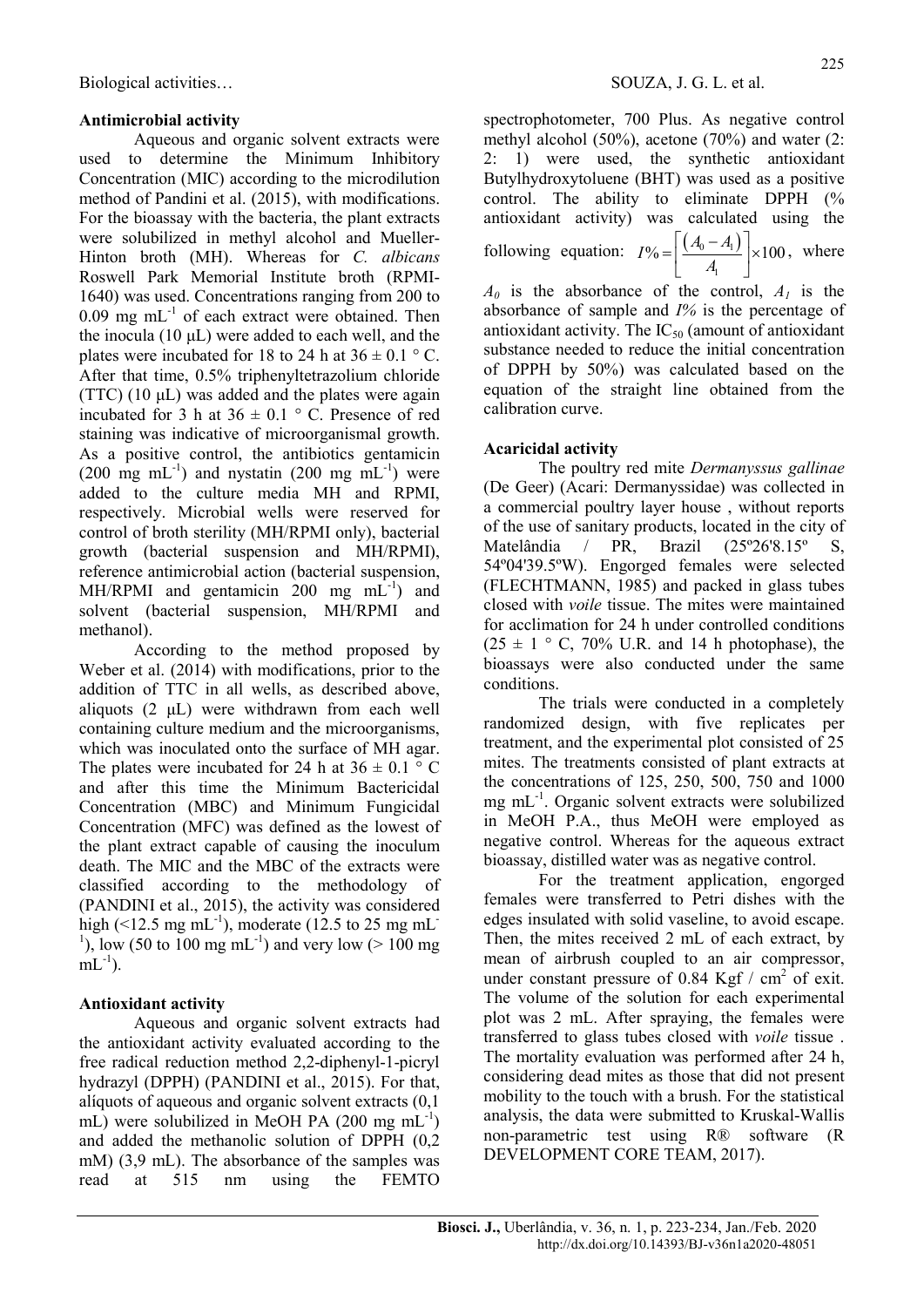## RESULTS AND DISCUSSION

#### Phytochemical screening

Steroids, flavonoids, flavones, flavonols, saponins, tannins, triterpenoids and xanthones were detected (Table 1).

Table 1. Phytochemical prospection of aqueous and organic solvent extracts from leaves of Zanthoxylum caribaeum.

| Chemical compounds | Extracting solvent <sup>1,2</sup> |       |           |                |           |            |    |
|--------------------|-----------------------------------|-------|-----------|----------------|-----------|------------|----|
|                    | AcO                               | AcOEt | EtOH      | Hex            | MeOH      | $CH_2Cl_2$ | Aq |
| Alkaloids          |                                   |       |           |                |           |            |    |
| Anthocyanidins     |                                   |       |           |                |           |            |    |
| Anthocyanins       |                                   |       |           |                |           |            |    |
| Aurones            |                                   |       |           |                |           |            |    |
| Chalcones          |                                   |       |           |                |           |            |    |
| Cumarines          |                                   |       |           |                |           |            |    |
| Steroids           |                                   |       | $\, + \,$ |                | $\, + \,$ | $^{++}$    |    |
| Flavanonols        |                                   |       |           |                |           |            |    |
| Flavones           |                                   |       |           |                |           |            |    |
| Flavonols          |                                   |       | $^+$      | $\overline{+}$ | $^{+}$    |            |    |
| Saponins           |                                   |       |           |                |           |            |    |
| Condensed tannins  |                                   |       | $\, + \,$ |                | $++$      |            |    |
| Triterpenoids      |                                   |       |           |                | $\pm$     |            |    |
| Xanthones          |                                   |       |           |                |           |            |    |

<sup>1</sup>Acetone (AcO), ethyl acetate (AcOEt), ethanol (EtOH), hexane (Hex), methanol (MeOH), dichloromethane (CH<sub>2</sub>Cl<sub>2</sub>), and aqueous  $(Aq)$ ;  $2 (+)$  Positive reaction,  $(+)$  strong positive reaction and  $(-)$  negative reaction.

Except for the aqueous extract, all the others presented positive reaction (+) for the presence of steroids (Table 1). The strong positive reaction  $(++)$ found for the soluble extract in  $CH_2Cl_2$  is highlighted, this can be explained by the fact that steroids are apolar compounds. On the other hand, the aqueous extract was the only one that presented flavanonols, which are considered partially polar flavonoids and moderately soluble in polar solvents, such as water (BARAN, 1997 DIXON; PAIVA, 1995).

Flavones and flavonols have been detected in all organic solvents, independent of the polarity of the solvent, because although most flavonoids are moderately soluble in polar solvents, others tend to be more soluble in non-polar solvents such as ethers and chloroform (BARAN, 1997 DIXON; PAIVA, 1995). On the other hand, Saponins were found only in the aqueous extract. It is known that saponins have high polarity (MAJINDA, 2012). Also, because they were phenolic compounds, condensed tannins were detected when more polar solvents were used, such as ethanol, methanol and water (MELLO; SANTOS, 2001). The triterpenoids and xanthones were detected in all the extracts and did not present any difference in relation to the polarity.

The classes of secondary metabolites detected in Z. caribaeum leaves extracts, in the present work, are in agreement with the reported in the literature for other species of the same genus.

Phytochemical studies with Zanthoxylum spp. reported the presence of steroids, flavonoids, saponins, tannins, triterpenoids and xanthones (PAMHIDZAI; ISAAC, 2013; RAVIKUMAR et al.; 2012) which may be related to the biological activities found in the present work.

#### Antimicrobial activity

With the exception of the aqueous extract, all others promoted growth inhibition of Grampositive and Gram-negative bacteria, with the most pronounced results being found for soluble extracts in EtOH and MeOH (Table 2). This is because, they showed activity to practically all the microorganisms used in the bioassays.

In relation to gram-negative strains, soluble extracts in MeOH and EtOH showed moderate activity for E. coli, S. Enteritidis and S. Typhimurium, with MIC and MBC of 25 mg  $mL^{-1}$ . The strains P. aeruginosa and P. mirabilis were more sensitive to the extract soluble in MeOH, which presented high activity, with MIC and MBC of only 6.25 mg  $mL^{-1}$ . For K. pneumoniae, the extract that showed the best activity was the soluble in EtOH, with MIC and MBC of  $6.25$  mg mL<sup>-1</sup> (high activity). In relation to the Heidelberg and Newport serotypes, the extract that presented the best values of MIC and MBC was that soluble in AcOEt, whereas the Gallinarum serotype was more sensitive to the AcO extract.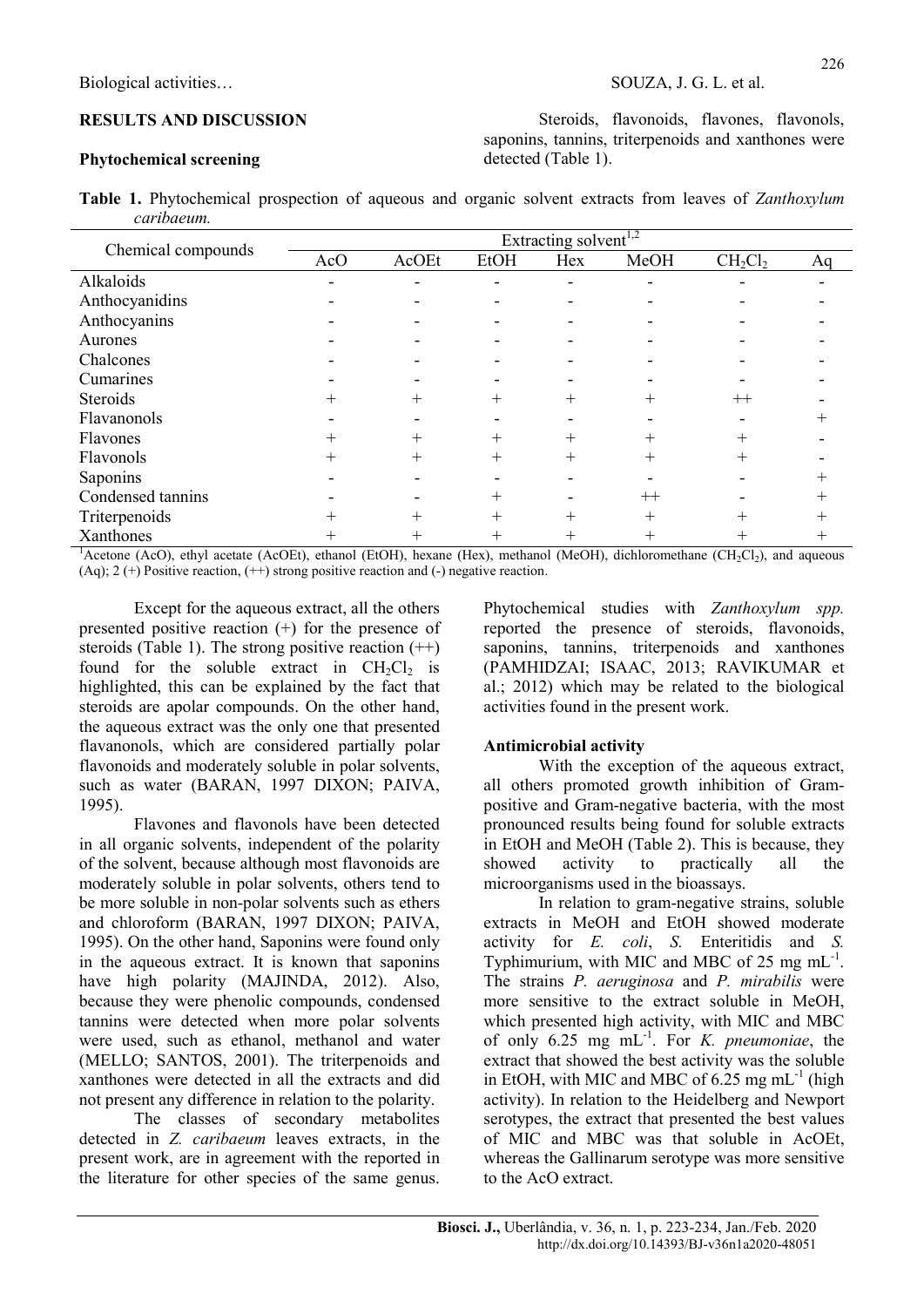Table 2. Minimum Inhibitory Concentration (MIC), Minimum Bactericidal Concentration (MBC), Minimum Fungicidal Concentration (MFC) of aqueous and organic solvent extracts on leaves of Zanthoxylum caribaeum against different microbial strains.

|                                                 |           |           | MIC / MBC-MFC $(mg mL^{-1})^1$ |                                 |           |            |
|-------------------------------------------------|-----------|-----------|--------------------------------|---------------------------------|-----------|------------|
| Microorganisms                                  |           |           |                                | Extracting Solvent <sup>2</sup> |           |            |
| <b>Gram Negatives</b>                           | AcO       | AcOEt     | <b>EtOH</b>                    | Hex                             | MeOH      | $CH_2Cl_2$ |
| Proteus mirabilis<br><b>ATCC 25933</b>          | 50/50     | 50/50     | 12.5/12.5                      | 100/100                         | 6.25/6.25 | 50/50      |
| Klebsiella pneumoniae<br><b>ATCC 13883</b>      | 25/25     | 25/25     | 6.25/6.25                      | 50/50                           | 6.25/12.5 | 25/25      |
| Pseudomonas aeruginosa<br><b>ATCC 27853</b>     | 50/50     | 50/50     | 12.5/12.5                      | 100/100                         | 6.25/6.25 | 50/50      |
| Escherichia coli<br><b>ATCC 25922</b>           | 50/50     | 50/50     | 25/25                          | 100/100                         | 25/25     | 25/50      |
| Salmonella Enteritidis<br><b>ATCC 13076</b>     | 50/50     | 25/50     | 25/25                          | 100/100                         | 25/25     | 50/50      |
| Salmonella Typhimurium<br><b>ATCC 14028</b>     | 50/50     | 25/50     | 25/25                          | 100/100                         | 25/25     | 50/50      |
| Salmonella Heidelberg*                          | 50/50     | 25/25     | 50/50                          | 100/200                         | 25/50     | 200/200    |
| Salmonella Newport*                             | 50/50     | 25/50     | 50/50                          | 50/100                          |           | 200/200    |
| Salmonella Gallinarum*                          | 12.5/50   | 25/50     | 50/50                          | 100/100                         | 50/50     | 100/200    |
| <b>Gram Positives</b>                           |           |           |                                |                                 |           |            |
| <b>Bacillus</b> subtilis<br>CCCD-B005           | 6.25/6.25 | 3.12/3.12 | 6.25/6.25                      | Na                              | 6.25/6.25 | 0.78/0.78  |
| Staphylococcus aureus<br><b>ATCC 25923</b>      | 25/50     | 25/25     | 12.5/12.5                      | 6.25/12.5                       | 6.25/12.5 | 25/25      |
| Staphylococcus epidermidis<br><b>ATCC 12228</b> | 12.5/25   | 25/25     | 12.5/12.5                      | 25/25                           | 6.25/12.5 | 6.25/25    |
| Enterococcus faecalis<br><b>ATCC 19433</b>      | 50/50     | 25/25     | 25/50                          | 25/25                           | 25/50     | 12,5/50    |
| Yeast                                           |           |           |                                |                                 |           |            |
| Candida albicans<br><b>ATCC 10231</b>           | 50/50     | 50/50     | 25/25                          | 50/50                           | 25/25     | 50/50      |

 $1$ (-) No activity; <sup>2</sup>Acetone (AcO), ethyl acetate (AcOEt), ethanol (EtOH), hexane (Hex), methanol (MeOH) and dichloromethane (CH<sub>2</sub>Cl<sub>2</sub>); \* Salmonella enterica serotypes.

For the group of Gram-positive strains, B. subtilis was more susceptible to the  $CH_2Cl_2$  extract, with MIC and MBC of  $0.78$  mg mL<sup>-1</sup>, the best value observed for antimicrobial activity among all microorganisms tested (high activity). The extracts soluble in MeOH and Hex were more effective against S. aureus, with MIC and MBC of 6.25 and 12.5 mg  $mL^{-1}$ , respectively, indicating high activity of both extracts. The same was verified for the strain S. epidermidis, referring to the extract MeOH. For the E. faecalis bacterium, all extracts presented almost the same efficacy, except for the  $CH_2Cl_2$ extract that obtained the best inhibition, with a MIC value of 12.5 mg m $L^{-1}$ .

The standard yeast C. albicans was also sensitive to all extracts; soluble extracts in EtOH and MeOH showed moderate activity with MIC and MFC of 25 mg  $mL^{-1}$ , followed by extracts soluble in Hex, AcO,  $CH_2Cl_2$  and AcOEt, with low activity, with MIC and MFC of 50 mg  $mL^{-1}$  and the aqueous extract showed no fungicidal activity.

The genus Zanthoxylum is a group of plants that presents as one of its characteristics bioactive compounds with antimicrobial activity. It is possible to exemplify the moderate activity of the aqueous extract of the leaves of Zanthoxylum capense (Thunb.) Harv. (Rutaceae) against B. subtilis, E. coli and K. pneumoniae, S. aureus, whereas the ethanolic extract presented high activity for B. subtilis, E. coli, K. pneumoniae and S. aureus (BUWA; STADEN, 2006). In the case of Z. capense, the acetone-soluble extract showed excellent activity against S. aureus, E. coli, E. faecalis and P. aeruginosa (ADAMU; VINNY; ELOF, 2014). Meanwhile, the ethanolic extract of Zanthoxylum chalybeum Engl. (Rutaceae) did not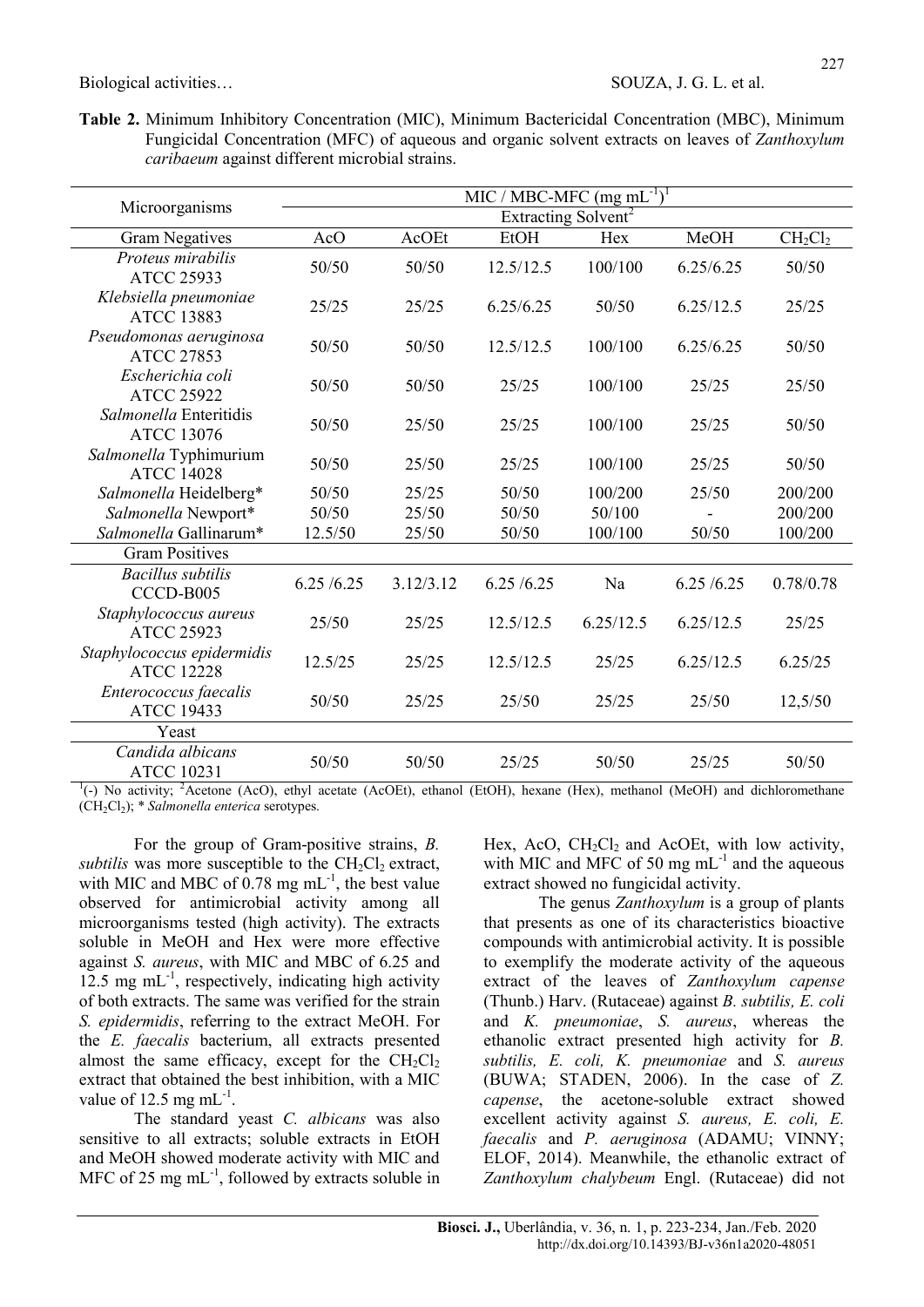present an inhibitory action against E. coli, E. faecalis, P. aeruginosa and S. aureus, but demonstrated antifungal potential against C. albicans yeast (KUGLEROVA et al., 2011).

In relation to Z. caribauem, an antimicrobial action of soluble extracts in methanol, ethanol, acetone, ethyl acetate, dichloromethane, hexane and aqueous was observed against different Salmonella serotypes of poultry origin. However, as in our study, the aqueous extract did not obtain satisfactory results, demonstrating inhibition of growth only against the serotype S. enterica Mbandaka at the concentration of  $200$  mg mL<sup>-1</sup> (SOUZA et al., 2017).

In general, it can be seen that both the MeOH extract and EtOH showed antimicrobial activity against most of the strains tested. This result may be justified by the fact that these extracts exhibit the presence of tannins, which are known to act on cell membranes and may alter permeability or even lead to the destruction of the cell (SCHENKEL et al,; 2001). In bacteria, growth retardation has been associated with the formation of complexes between the tannins and the cell wall of secreted extracellular bacteria or enzymes, causing inhibition of nutrient transport into the cell (MCSWEENEY et al., 2001).

It is important to highlight that the use of solvents with different polarities in obtaining the extracts reflects the composition of the secondary metabolites found, which justify the differences regarding the antimicrobial activity of the extracts (MIGLIATO et al., 2011). With this, it was verified that the extracts with the solvent with greater polarity (EtOH and MeOH) proved to be efficient in the antimicrobial action, in relation to the others.

The absence of the antimicrobial activity as in the aqueous extract of Z. caribaeum on different the microorganism may be related to the low concentrations of the potentially active substances, since the phytochemical screening allows us a qualitative and non-quantitative analysis of the secondary metabolites present (AYRES et al., 2008). In addition, since plant extracts are formed from complex mixtures, there may often be interactions between their constituents, which directly influence bioactivity (HEINRICH, 2010; JUNIO et al., 2011).

#### Antioxidant activity

It was observed that the extract soluble in EtOH obtained from the leaves of Z. caribaeum showed the highest percentage of free radical sequestration (DPPH)  $(71.2%)$  and the lowest IC<sub>50</sub> value (24.39 μg mL $^{-1}$ ) when compared to the other extracts. Soluble extracts in AcO and MeOH also showed free radical sequestration above 50%. The soluble extract in AcOEt had a free radical scavenger effect of 48.56%, and these last three extracts had a moderate / intermediate percentage of antioxidant activity when compared to the commercial antioxidant BHT, with antioxidant activity of 92.80% and value of  $IC_{50} = 7.93 \mu g \text{ mL}^{-1}$ (Table 3). While the soluble extracts  $CH_2Cl_2$ , Hex and Aq showed less than 10% sequestration, being considered without antioxidant activity.

Table 3. Antioxidant activity of aqueous and organic solvent extracts from the leaves of Zanthoxylum caribaeum by the DPPH method.

|                                                   | Test solution                                                                 | $\%$ capture DPPH <sup>2</sup> | $IC_{50} (\mu g \text{ mL}^{-1})^3$ |
|---------------------------------------------------|-------------------------------------------------------------------------------|--------------------------------|-------------------------------------|
|                                                   | <b>EtOH</b>                                                                   | 71,12                          | 24,39                               |
| <b>Extracting Solvent</b>                         | AcO                                                                           | 66,16                          | 29,67                               |
|                                                   | MeOH                                                                          | 61,99                          | 27,98                               |
|                                                   | $Ac$ OEt                                                                      | 48,56                          | 29,67                               |
|                                                   | BHT (positive control)                                                        | 92,80                          | 7.93                                |
| $\mathbf{m}$<br>$(T, \bigcap_{i} T)$<br>$(1 - C)$ | $1 \quad (3.5)$ $\cap$ $T$<br>$\mathbf{1}$<br>$\sqrt{1 + \alpha}$<br>$\sim$ 1 | DID                            | $\mathbf{1}$                        |

<sup>1</sup>Etanol (EtOH), acetone (AcO), methanol (MeOH), ethyl acetate (AcOEt) and BHT (commercial synthetic antioxidant Butylhydroxytoluene); <sup>2</sup>Percentage of radical sequestration DPPH (2,2-diphenyl-2-picrylhydrazyl); <sup>3</sup>Concentration of Z. caribauem leaves extract is necessary to reduce 50% of the DPPH radical.

Although no studies have been found in the literature exploring the antioxidant activity of Z. caribaeum, Kuglerova et al. (2011) reported the antioxidant it' activity of Z. chalybeum Engl. (Rutaceae), which presented IC<sub>50</sub> of 22.66  $\mu$ g mL<sup>-1</sup>, whereas for the Trolox positive control, the  $IC_{50}$  was  $3.49 \pm 0.19$  μg mL<sup>-1</sup>. Likewise, the methanol and ethyl acetate soluble fractions of methanolic Z. rhetsa DC (Rutaceae) seeds exhibited expressive

rapture activity compared to the ascorbic acid control with more than 50% free radical sequestration (PRABHASH; AGNEL, 2015).

The antioxidant compounds are very diverse, commonly found in plants, such as vitamins C and E, carotenoids and phenolic compounds (OU et al., 2002). To Pérez-Jiménez and Saura-Calixto (2006) what can determine the extraction of these metabolites with antioxidant capacity is the type of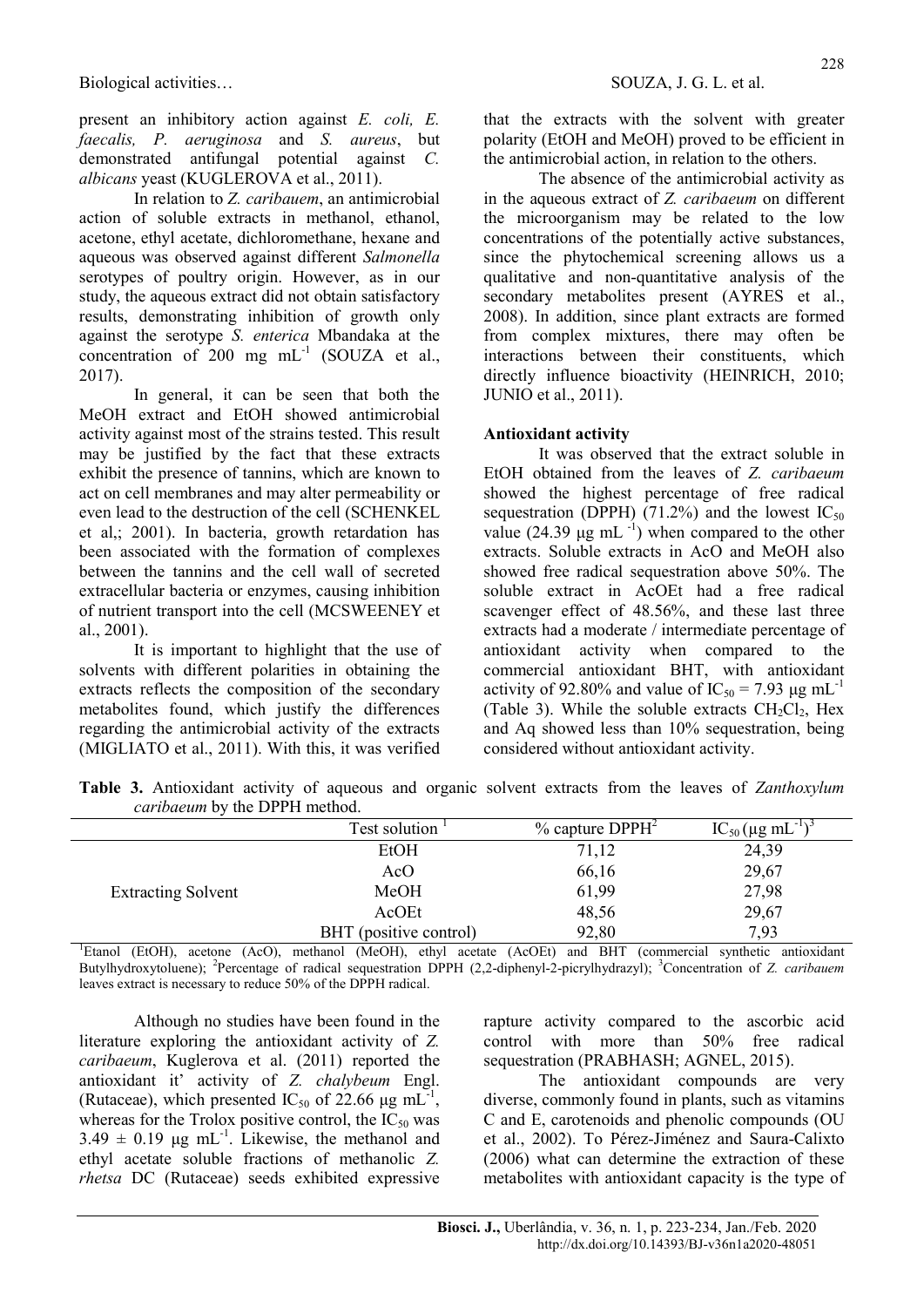solvent and its polarity, which are formed by the transfer of electrons from hydrogen atoms that give rise to compounds different antioxidants.

In the research of Xu and Chang (2007) it was verified that different solvents used in the extraction, resulted in different phenolic compositions and consequently differences in their antioxidants. In agreement with the authors above, it was recognized that extracts obtained through high polarity solvents, such as the soluble extract in EtOH, are more effective as free radical scavengers and are considered to be good bacterial inhibitors when compared to those obtained from solvents of less polarity.

Therefore, the highest percentage of DPPH free radical sequestration of the EtOH-soluble extract in the present work is probably due to the antioxidant effect of phenolic compounds such as tannins and flavonoids, which are substances categorized as free radical scavengers, being very efficient in the prevention of autoxidation (SHAHIDI; JANITHA; WANASUNDARA, 1992).

#### Acaricidal activity

As for the Z. caribaeum extracts tested against the D. gallinae mite, the extract with the highest acaricidal activity was the soluble in MeOH, with a maximum mortality of 37.6% at the concentration of  $1000 \text{ mg } \text{mL}^{-1}$ , followed by the extract EtOH with 27.2% and AcO with 25.6%. The other plant extracts presented very low toxicity for D. gallinae with values lower than 20% (Table 4). The extracts obtained from MeOH and EtOH presented the highest values of mortality in comparison with the others, suggesting that their acaricide action is mainly related to the presence of steroids and condensed tannins, differing them from the other extracts tested.

Although the mortality caused by extracts has not been as pronounced, is possible suppose the existence toxic some metabolites for this mite in Z. caribauem (Table 4).

Table 4. Mortality from *Dermanyssus gallinae* treated with aqueous and organic solvent extracts from the leaves of Zanthoxylum caribaeum in different concentrations.

| Bioassays  | Treatments <sup>1</sup>  | Concentration (mg mL $^{-1}$ )              | Mortality $(\%)$ |  |  |
|------------|--------------------------|---------------------------------------------|------------------|--|--|
|            | Negative control         | $\boldsymbol{0}$                            | $0.8 \pm 0.80$   |  |  |
| Bioassay 1 |                          | 125                                         | $8.0 \pm 4.19$   |  |  |
|            |                          | 250                                         | $20.8 \pm 5.71$  |  |  |
|            | Extract soluble in MeOH  | 500                                         | $24.0 \pm 4.38$  |  |  |
|            |                          | 750                                         | $32.8 \pm 4.63*$ |  |  |
|            |                          | 1000                                        | $37.6 \pm 4.11*$ |  |  |
|            |                          | 125                                         | $4.8 \pm 2.93$   |  |  |
|            |                          | 250                                         | $4.0 \pm 1.78$   |  |  |
|            | Extract soluble in AcOEt | 500                                         | $3.2 \pm 2.33$   |  |  |
|            |                          | 750                                         | $11.2 \pm 4.63$  |  |  |
|            |                          | 1000                                        | $5.6 \pm 0.97$   |  |  |
|            |                          | 125                                         | $5.6 \pm 3.70$   |  |  |
|            | Extract soluble in EtOH  | 250                                         | $10.4 \pm 2.71$  |  |  |
|            |                          | 500                                         | $24.8 \pm 5.85$  |  |  |
|            |                          | 750                                         | $29.6 \pm 6.14$  |  |  |
|            |                          | 1000                                        | $27.2 \pm 2.65$  |  |  |
|            |                          | $\chi^2$ = 54.5822; df = 15; p $\leq$ 0.001 |                  |  |  |
| Bioassay 2 | Negative control         | $\boldsymbol{0}$                            | $1.6 \pm 0.97$   |  |  |
|            |                          | 125                                         | $0.8 \pm 0.80$   |  |  |
|            | Extract soluble in Hex   | 250                                         | $5.6 \pm 2.40$   |  |  |
|            |                          | 500                                         | $3.2 \pm 1.49$   |  |  |
|            |                          | 750                                         | $0.0 \pm 0.00$   |  |  |
|            |                          | 1000                                        | $6.4 \pm 1.60$   |  |  |
|            |                          | 125                                         | $0.8 \pm 0.80$   |  |  |
|            | Extract soluble in AcO   | 250                                         | $4.0 \pm 1.26$   |  |  |
|            |                          | 500                                         | $8.0 \pm 3.09$   |  |  |
|            |                          | 750                                         | $24.8 \pm 5.27*$ |  |  |
|            |                          | 1000                                        | $25.6 \pm 2.71*$ |  |  |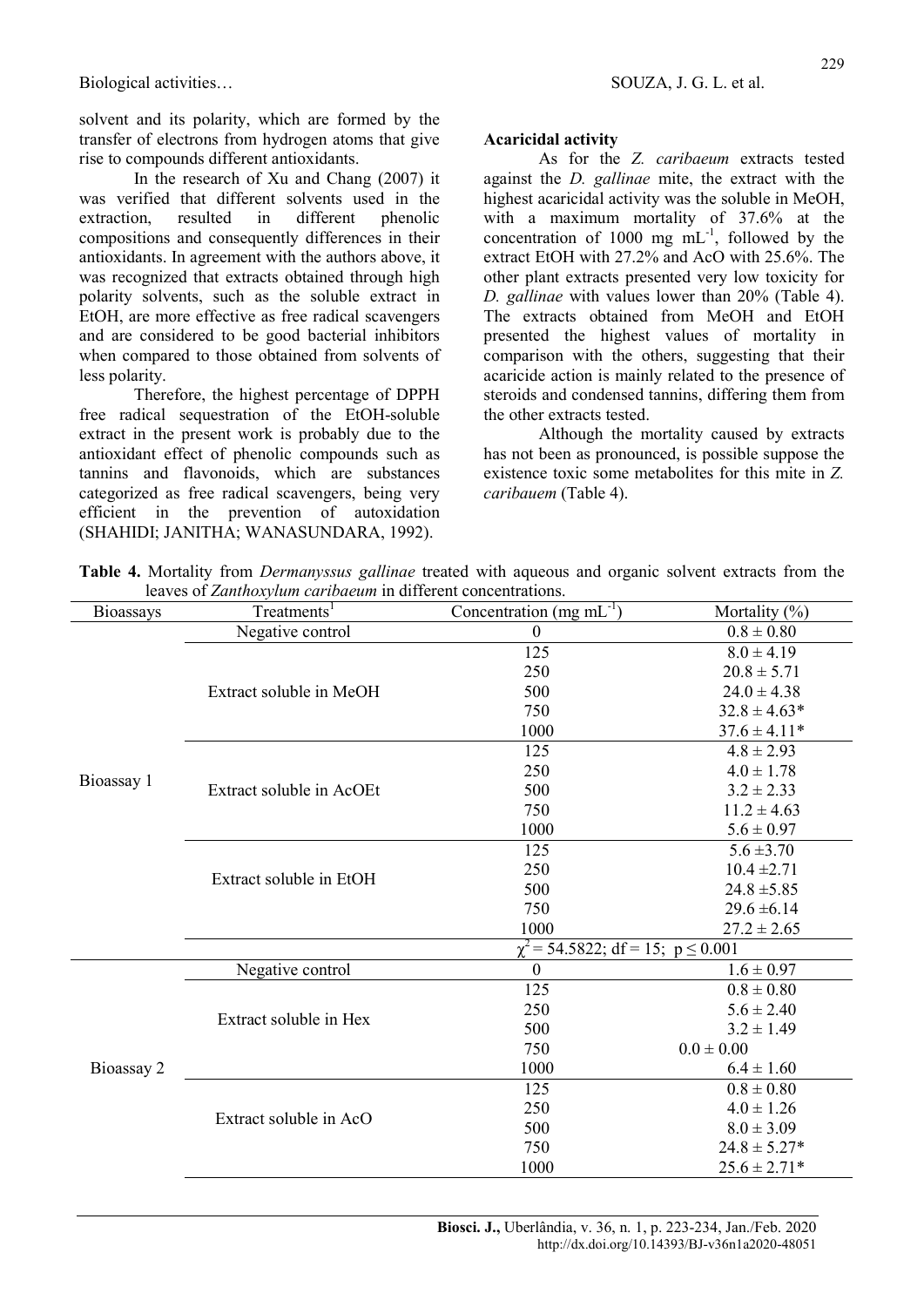|                             | 125                                       | $6.4 \pm 3.70$        |  |  |
|-----------------------------|-------------------------------------------|-----------------------|--|--|
|                             | 250                                       | $0.8 \pm 0.80$        |  |  |
| Extract soluble in $CH2Cl2$ | 500                                       | $2.4 \pm 1.60$        |  |  |
|                             | 750                                       | $1.6 \pm 1.60$        |  |  |
|                             | 1000                                      | $1.6 \pm 1.60$        |  |  |
|                             | $\chi^2$ =45.186; df = 15; p $\leq$ 0.001 |                       |  |  |
| Negative control            | $\theta$                                  | $0.0\,$<br>$\pm 0.00$ |  |  |
|                             | 125                                       | $3.2 \pm 2.33$        |  |  |
| Aqueous extract             | 250                                       | $4.8 \pm 2.93$        |  |  |
|                             | 500                                       | $8.0 \pm 1.78$        |  |  |
|                             | 750                                       | $4.8 \pm 1.49$        |  |  |
|                             | 1000                                      | $8.8 \pm 2.33$        |  |  |
|                             |                                           |                       |  |  |
|                             |                                           |                       |  |  |

 $\chi^2$  = 8.4022; df = 5; p = 0.1354

<sup>1</sup>Methanol (MeOH), ethyl acetate (EtOAc), ethanol (EtOH), hexane (Hex), acetone (AcO), dichloromethane (CH<sub>2</sub>Cl<sub>2</sub>), and aqueous (Aq). \*Means with statistical difference by non-parametric Kruskal-Wallis test ( $p \le 0.05$ ).

The toxic activity of plant extracts of the genus Zanthoxylum against arthropods is well known, both to insect (MOUSSAVI et al., 2015) as larvae of the R. microplus tick (SANTOS et al., 2013). In relation to the species Z. caribauem, a high toxicity of the leaf essential oil on the R. microplus tick was reported, as mortality of 97% (NOGUEIRA et al., 2014a), however, this is the first study in which the toxicity of Z. caribaeum to the D. gallinae mite. So, phytochemical composition study is necessary and recommended.

#### **CONCLUSIONS**

The methanolic and ethanolic extracts were the most effective and with a broad spectrum of action against all tested microorganisms, including yeast C. albicans.

As for the antioxidant activity, the ethanolic extract proved to be a good free radical scavenger. Soluble extracts in methanol and acetone showed toxicity to the D. gallinae mite.

The phytochemical characterization evidenced the presence of steroids, flavanones, flavones, flavonols, saponins, tannins, triterpenoids and xanthones in the aqueous and organic solvent extracts of Z. caribauem leaves.

The results found in the present work show the biological potential of Z. caribaeum leaves extracts to obtain new bioactive substances.

RESUMO: A flora brasileira é conhecida pela sua vasta biodiversidade, no entanto, muitas espécies ainda são pouco estudadas quanto à composição química e ao potencial biológico. Assim, esse trabalho teve como objetivo determinar a atividade antimicrobiana, antioxidante e acaricida dos extratos vegetais das folhas de Zanthoxylum caribaeum L. Adicionalmente, foi realizada triagem fotoquímica desses extratos para determinar as principais classes de metabólitos secundários presentes em Z. caribaeum. Empregando-se as folhas de Z. caribaeum foram obtidos o extrato aquoso e orgânicos, utilizando os seguintes solventes (etanol, metanol, hexano, acetona, diclorometano e acetato de etila). A atividade antimicrobiana dos extratos foi determinada pelo método de microdiluição em caldo, e para detecção da atividade antioxidante foi empregado o método de captura do radical livre 2,2-difenil-1-picril hidrazil (DPPH). A atividade acaricida dos extratos foi avaliada frente a Dermanyssus gallinae (De Geer) (Acari: Dermanissidae). Os extratos brutos etanólico e metanólico apresentaram atividade antimicrobiana para a maioria das cepas bacterianas testadas, e também para a levedura Candida albicans. O extrato etanólico apresentou elevado potencial de sequestro de radicais livres (71,2%) e o menor valor de  $IC_{50}$  (24,39 µg mL<sup>-1</sup>), revelando, portanto, sua capacidade antioxidante. No que se refere à atividade acaricida, os extratos obtidos com metanol e acetona foram os mais promissores. De modo geral, a triagem fitoquímica indicou a presença de esteroides, flavanonas, flavonas, flavonóis, saponinas, taninos, triterpenóides e xantonas.

PALAVRAS-CHAVE: Atividade antimicrobiana. Atividade antioxidante. Atividade acaricida. Ácaro vermelho das galinhas. Salmonella enterica.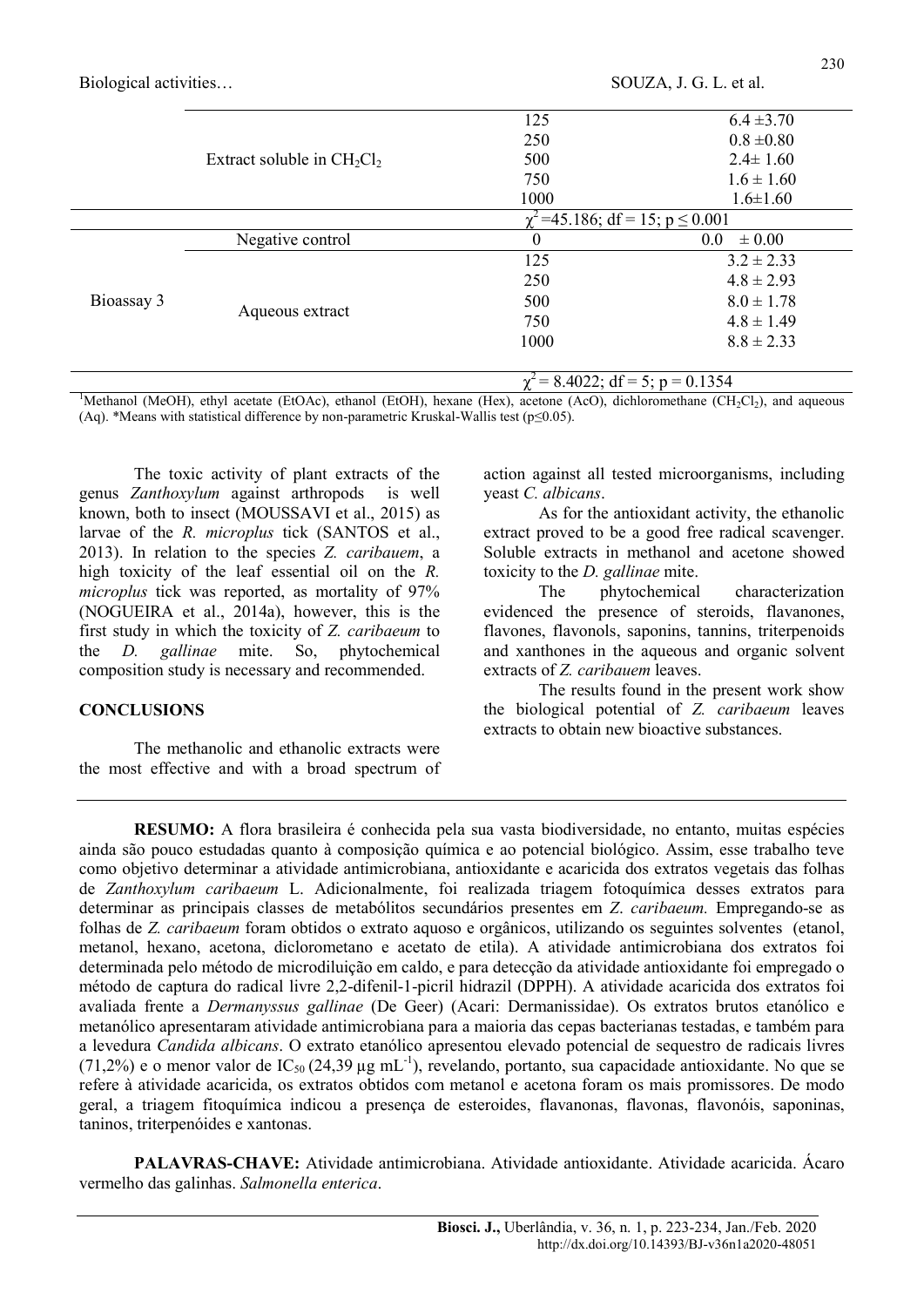## **REFERENCES**

ADAMSKA-SZEWCZYK, A.; GLOWNIAK, K.; BAJ, T. Furochinoline alkaloids in plants from Rutaceae family–a review. Current Issues in Pharmacy and Medical Sciences, v. 29, n. 1, p. 33-38, 2016. https://doi.org/ 10.1515/cipms-2016-0008

ADAMU, M.; VINNY, N.; ELOF, J. N. The antibacterial activity, antioxidant activity and selectivity index of leaf extracts of thirteen South African tree species used in ethnoveterinary medicine to treat helminth infections. BMC veterinary research, v. 10, n. 1, p. 52, 2014. https://doi.org/10.1186/1746-6148-10-52

AYRES, M. C.; BRANDÃO, M. S.; VIEIRA-JÚNIOR, G. M.; MENOR, J. C. A. S.; SILVA, H. B.; SOARES, M. J. S.; CHAVES, M. H.. Atividade antibacteriana de plantas úteis e constituintes químicos da raiz de Copernicia prunifera. Revista Brasileira de Farmacognosia, v. 18, n. 1, p. 90-7, 2008. https://doi.org/10.1590/S0102-695X2008000100017

BAJ, T.; KUKULA-KOCH, W.; ŚWIĄTEK, Ł.; ZIELIŃSKA-PISKLAK; M., ADAMSKA-SZEWCZYK, A.; SZYMCZYK, D.; RAJTAR, B.; POLZ-DACEWICZ, m.; SKALICKA-WOŹNIAK, K.. Chemical profile, antioxidant activity and cytotoxic effect of extract from leaves of Erythrochiton brasiliensis Nees & Mart. from different regions of Europe. Open Chemistry, v. 15, n. 1, p. 380-388, 2017. https://doi.org/10.1515/chem-2017-0042

BARAN, R. . Changes in phenolic compounds and colour in pole cherry wines subjected to fining treatment. Zeitschrift Fur Lebensmittel-Untersuchung Und - Forschung, v. 205, n. 6, p. 474-478, 1997. https://doi.org/10.1007/s002170050202

BUWA, L. V.; STADEN, V. J. Antibacterial and antifungal activity of traditional medicinal plants used against venereal diseases in South Africa. Journal of Ethnopharmacology, v. 103, n. 1, p. 139-142, 2006. https://doi.org/10.1016/j.jep.2005.09.020

COSTA, J. F. O.; JUIZ, P., SÃO PEDRO, A.; DAVID, J. P. D. L.; DAVID, J. M.; GIULIETTI, A. M.; FRANÇA, F.; SANTOS, R. R.; SOARES, M. B. . Immunomodulatory and antibacterial activities of extracts from Rutaceae species. Revista Brasileira de Farmacognosia, v. 20, n. 4, p. 502-505, 2010. http://dx.doi.org/10.1590/S0102-695X2010000400007

DIXON, S. A;PAIVA, N. L. Stress induced phenylpropanoid metabolism. Plant Cell, v. 7, n. 7, p. 1085, 1995. https://doi.org/10.2307/3870059

FERRAZ, J. C. B.; MATOS, C. H. C.; OLIVEIRA, C. R. F. D.; SÁ, M. D. G. R. D.; CONCEIÇÃO, A. G. C. D. Acaricidal activity of juazeiro leaf extract against red spider mite in cotton plants. Pesquisa Agropecuária Brasileira, v. 52, n. 7, p. 493-499, 2017. http://dx.doi.org/10.1590/s0100-204x2017000700003

FERREIRA, M. E.; NAKAYAMA, H.; DE ARIAS, A. R.; SCHININI, A.; DE BILBAO, N. V.; SERNA, E.; LAGOUTTE, D. ; SORIANO-AGATON, F.; POUPON, E.; HOCQUEMILLER, R.; FOURNET, A.. Effects of canthin-6-one alkaloids from Zanthoxylum chiloperone on Trypanosoma cruzi-infected mice. Journal of Ethnopharmacology, v. 109, n. 2, p. 258-263, 2007. doi:10.1016/j.jep.2006.07.028

FLECHTMANN, C. H. W. Ácaros de importância medico-veterinária. São Paulo: Nobel; 1985. 192p.

GREGER, H. Phytocarbazoles: alkaloids with great structural diversity and pronounced biological activities.Phytochemistry Reviews, v. 16, n. 6, p. 1095-1153, 2017. 10.1007/s11101-017-9521-5

HEINRICH, M. Ethnopharmacology and drug discovery. In: LIU, H. W.; MANDER, L. (Eds.) Comprehensive Natural Products II: Chemistry and Biology, Amsterdam: Elsevier, 2010, p.351-381.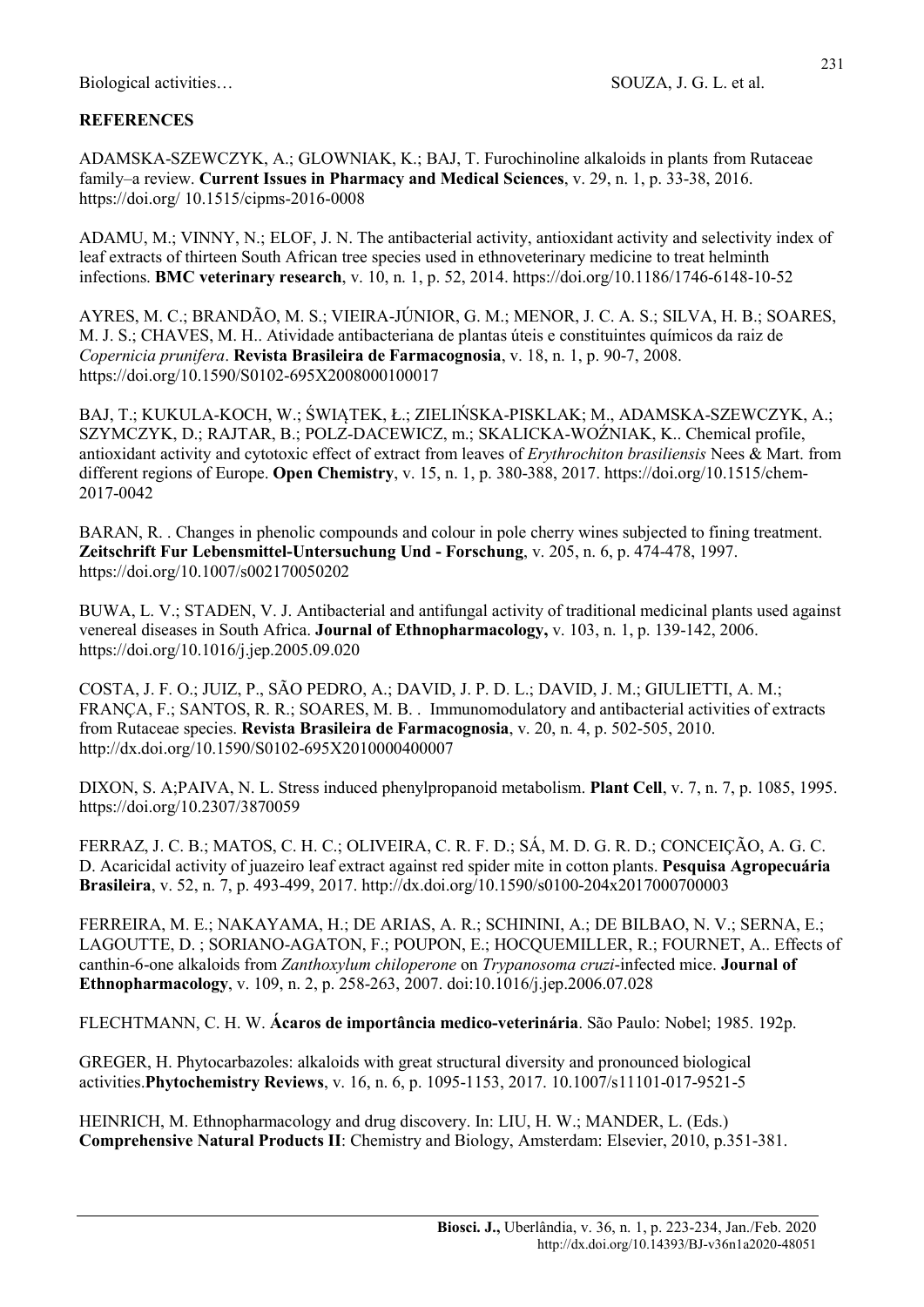JUNIO, H. A.; SY-CORDERO, A. A.; ETTEFAGH, K. A.; BURNS, J. T.; MICKO, K. T.; GRAF, T. N.; RICHTER, S. J.; CANNON, R. E.; OBERLIES, N. H.; CECH, N. B. . Synergy-directed fractionation of botanical medicines: a case study with goldenseal (Hydrastis canadensis). Journal of Natural Products, v. 74, n. 7, p. 1621-1629, 2011. 10.1021/np200336g

KUGLEROVA, M.; TESAROVA, H.; GRADE, J. T.; HALAMOVA, K.; WANYANA-MAGANYI, O.; VAN DAMME, P.; KOKOSKA, L. Antimicrobial and antioxidative effects of Ugandan medicinal barks. African Journal of Biotechnology, v. 10, n. 18, p. 3628-3632, 2011. 10.5897/AJB09.1815

LV, M.; XU, P.; TIAN, Y.; LIANG, J.; GAO, Y.; XU, F.; ZHANG, Z.; SUN, J.. Medicinal uses, phytochemistry and pharmacology of the genus Dictamnus (Rutaceae). Journal of Ethnopharmacology, v. 171, p. 247-263, 2015. doi: 10.1016 / j.jep.2015.05.053

MAJINDA, R. R. T. Extraction and isolation of saponins. In: SARKER S., NAHAR L. (Eds.) Natural Products Isolation (Methods in Molecular Biology series), Mumbai: Springer Science, 2012, v. 864, p. 415- 426. https://doi.org/10.1007/978-1-61779-624-1\_16

MATOS, F. J. A. Introdução a fitoquímica experimental. 2.ed. Fortaleza: Edições UFC, 1997. 141 p.

McSWEENEY, C. S. ;PALMER, B.; BUNCH, R.; KRAUSE, D.O. Effect of the tropical forage calliandra on microbial protein synthesis and ecology in the rumen. Journal of Applied Microbiology, v. 90, n. 1, p. 78-88, 2001. 10.1046/j.1365-2672.2001.01220.x

MELLO, J. P. C.; SANTOS, S. C. Em Farmacognosia: da planta ao medicamento; Simões, C. M. O.; Schenckel, E. P., orgs.; Ed. UFSC: Porto Alegre; 3ª ed., 2001.

MIGLIATO, K. F.; CORRÊA, M. A.; SALGADO, H. R. N.; TOGNOLLI, J. O.; SACRAMENTO, L. V. S.; MELLO, J. C. P. D.; GIANNINI, M. J. S. M.; ALMEIDA, A. M. F.; PIZZOLITTO, A. C. Planejamento experimental na otimização da extração dos frutos de Syzygium cumini (L.) skeels. Química Nova, p. 695-699, 2011. https://doi.org/10.1590/S0100-40422011000400024

MOUSSAVI, N.; MALTERUD, K. E.; MIKOLO, B.; DAWES, D.; CHANDRE, F.; CORBEL, V.; MASSAMBA, D.; OVERGAARD, H. J.; WANGENSTEEN, H.. Identification of chemical constituents of Zanthoxylum heitzii stem bark and their insecticidal activity against the malaria mosquito Anopheles gambiae. Parasites & Vectors, v. 8, n. 1, p. 503, 2015. https://doi.org/10.1186/s13071-015-1113-x

MÜGGE, F. L.; PAULA-SOUZA, J.; MELO, J. C.; BRANDÃO, M. G.. Native plant species with economic value from Minas Gerais and Goiás: a discussion on the currentness of the data recovered by the French naturalist Auguste de Saint-Hilaire. Horticultura Brasileira, v. 34, n. 4, p. 455-462, 2016. http://dx.doi.org/10.1590/S0102-053620160402

NOGUEIRA, J.; VINTURELLE, R.; MATTOS, C.; TIETBOHL, L. A. C.; SANTOS, M. G.; DA SILVA VAZ, I.; MOURA, S. C.; ROCHA, L.; FOLLY, E.. Acaricidal properties of the essential oil from Zanthoxylum caribaeum against Rhipicephalus microplus. Journal of Medical Entomology, v. 51, n. 5, p. 971-975, 2014a. https://doi.org/10.1603/ME13236

NOGUEIRA, J.; MOURÃO, S. C.; DOLABELA, I. B.; SANTOS, M. G.; MELLO, C. B.; KELECOM, A.; MEXAS, R.; FEDER, D.; FERNANDES, C. P.; GONZALEZ, M. S.; ROCHA, L.. Zanthoxylum caribaeum (Rutaceae) essential oil: Chemical investigation and biological effects on Rhodnius prolixus nymph. Parasitology Research, v. 113, n. 11, p. 4271-4279, 2014b. https://doi.org/10.1007/s00436-014-4105-4

ORDAZ PICHARDO, C.; CLEMENTE GARCÉS, R.; LÓPEZ VILLAFRANCO, M.; GARZA, M. D. L.; ARRIAGA-ALBA, M. Mutagenicity study and antibacterial activity of Erythrina herbácea, Zanthoxylum caribaeum and Dendropanax arboreus. Revista Mexicana de Ciencias Farmaceuticas, v. 45, n. 1, p. 78-85, 2014.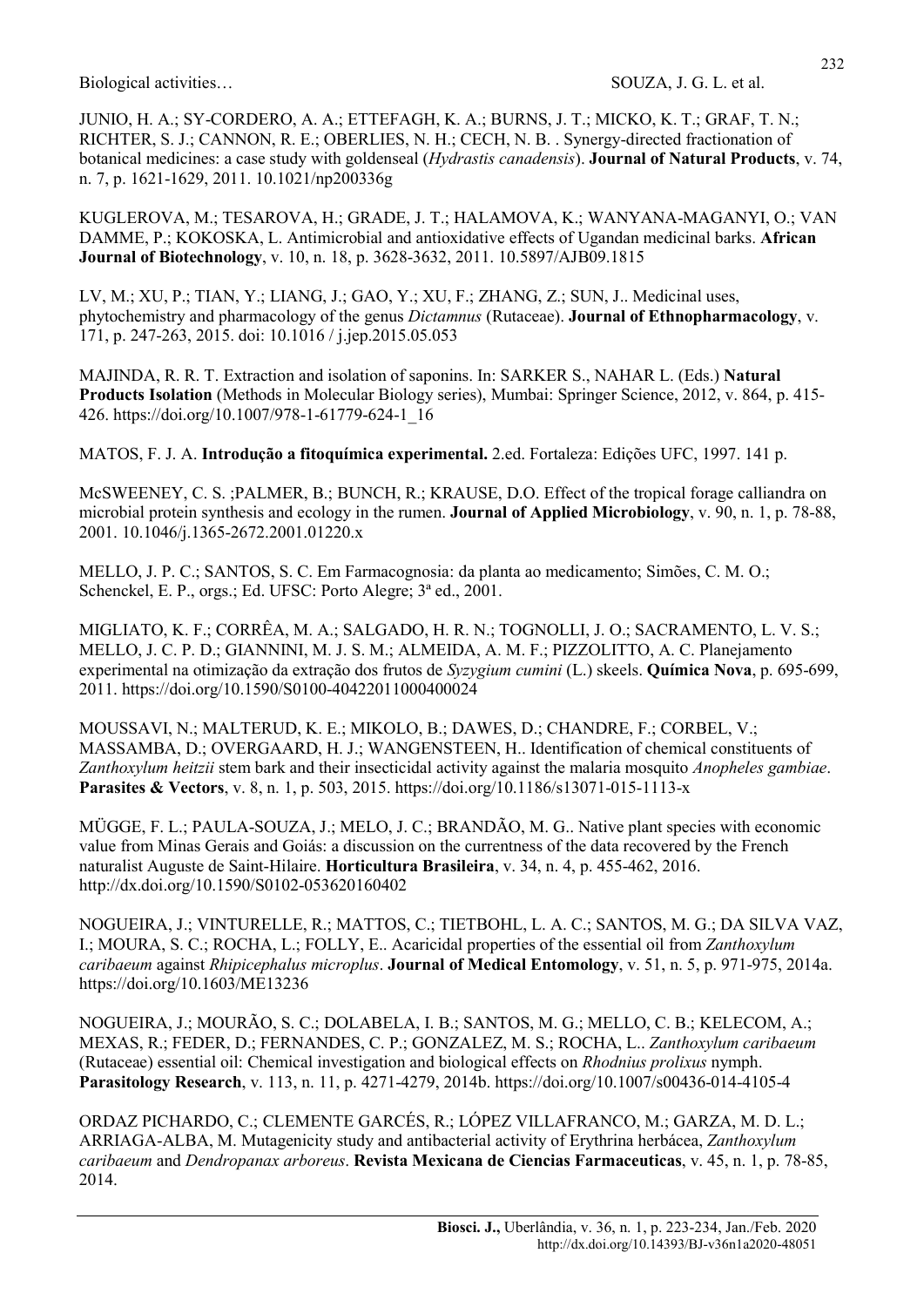Biological activities… SOUZA, J. G. L. et al.

OU, B.; HUANG, D.; HAMPSCH-WOODILL, M.; FLANAGAN, J. A.; DEEMER, E. K. Analisys of antioxidant activities of common vegetables employing oxygen radical absorbance capacity (ORAC) and ferric reducing antioxidant power (FRAP) assays: a comparative study. Journal of Agricultural and Food Chemistry, v. 50, n. 11, p. 3122-3128, 2002. 10.1021/jf0116606

PALMQUIST, K.; SALATAS, J.; FAIRBROTHER, A. Pyrethroid insecticides: use, environmental fate, and ecotoxicology. In: PERVEEN, F. Insecticides - advances in integrated pest management. New York: InTech, 2012, p.251-278. https://doi.org/10.5772/29495

PAMHIDZAI, D.; ISAAC, G. TLC separation, antibacterial and anti-inflammatory activity of extracts derived from Zanthoxylum humile roots. International Journal of Research in Ayurveda and Pharmacy, v. 4, n. 4, 2013. 10.7897 / 2277-4343.04403

PANDINI, J. A.; PINTO, F. G. S.; SCUR, M. C.; ALVES, L. F. A.; MARTINS, C. C. Antimicrobial, insecticidal, and antioxidant activity of essential oil and extracts of Guarea kunthiana A. Juss. Journal of Medicinal Plant Research, v. 9, n. 3, p. 48-55, 2015. 10.7897 / 2277-4343.04403 https://doi.org/10.5897/JMPR2014.5551

PEREIRA, J. A. R.; TEIXEIRA, M. C.; SACZK, A. A.; BARCELOS, M. D. F. P.; OLIVEIRA, M. F. D.; ABREU, W. C. D. Total antioxidant activity of yacon tubers cultivated in Brazil. Ciência e Agrotecnologia, v. 40, n. 5, p. 596-605, 2016. http://dx.doi.org/10.1590/1413-70542016405009416

PÉREZ-JIMÉNEZ, J.; SAURA-CALIXTO, F. Effect of solvent and certain food constituents on different antioxidant capacity assays. Food Research International, v. 39, n. 7, p. 791-800, 2006. https://doi.org/10.1016/j.foodres.2006.02.003

PIRANI, J. R. Zanthoxylum in Lista de Espécies da Flora do Brasil. Jardim Botânico do Rio de Janeiro, 2015. Available in: <http://floradobrasil.jbrj.gov.br/jabot/floradobrasil/FB1064>. Access in: February, 03, 2018.

PRABHASH, T.; AGNEL N. A. J. Antioxidant and phytochemical analysis of Zanthoxylum rhetsa (Roxb) seed extract. International Journal of Current Research, v. 4, n. 1, p. 18-22, 2015.

R Development Core Team. R: a language and environment for statistical. Vienna, 2017. Available in: <http://www.R-project.org>. Access in: July 01, 2018.

RATES, S. M. K. Plants as source of drugs. Toxicon, v. 39, n. 5, p. 603-613, 2001. https://doi.org/10.1016/S0041-0101(00)00154-9

RAVIKUMAR, V. R.; GOPAL, V.; SUDHA, T. Analysis of phytochemical constituents of stem bark extracts of Zanthoxylum tetraspermum wight & Arn. Research Journal of Pharmaceutical, Biological and Chemical Sciences, v. 3, n. 4, p. 391-402, 2012.

SANTI, I. I.; GATTO, D. A.; MACHADO, M. R. G.; SANTOS, P. S. B.; FREITAG, R. A. Chemical Composition, Antioxidant and Antimicrobial Activity of the Oil and Plant Extract Myrocarpus frondosus Allemão. American Journal of Plant Sciences, v. 8, n. 07, p. 1560, 2017. 10.4236/ajps.2017.87108

SANTOS, L. B. D.; SOUZA, J. K.; PAPASSONI, B.; BORGES, D. G. L.; JUNIOR, G. A. D.; SOUZA, J. M. E. D.; DAMASCENO JUNIOR, G. A.; SOUZA, J. M. E.; CAROLLO, C. A.; BORGES, F. D. A.. Efficacy of extracts from plants of the Brazilian Pantanal against *Rhipicephalus (Boophilus) microplus*. Revista Brasileira de Parasitologia veterinária, v. 22, n. 4, p. 532-538, 2013. http://dx.doi.org/10.1590/S1984- 29612013000400013

SCHENKEL, E. P.; GOSMANN, G.; ATHAYDE, M.L. Saponinas. In: SIMÕES, C.M.; SCHENKEL, E. P.; GOSMANN, G.; MELLO, J. C.P.; MENTZ, L.A.; PETROVICK, P. R. Farmacognosia: da planta ao medicamento. Porto Alegre/Florianopolis: Ed. UFGRS/Ed. UFSC, 2001. p.597-619.